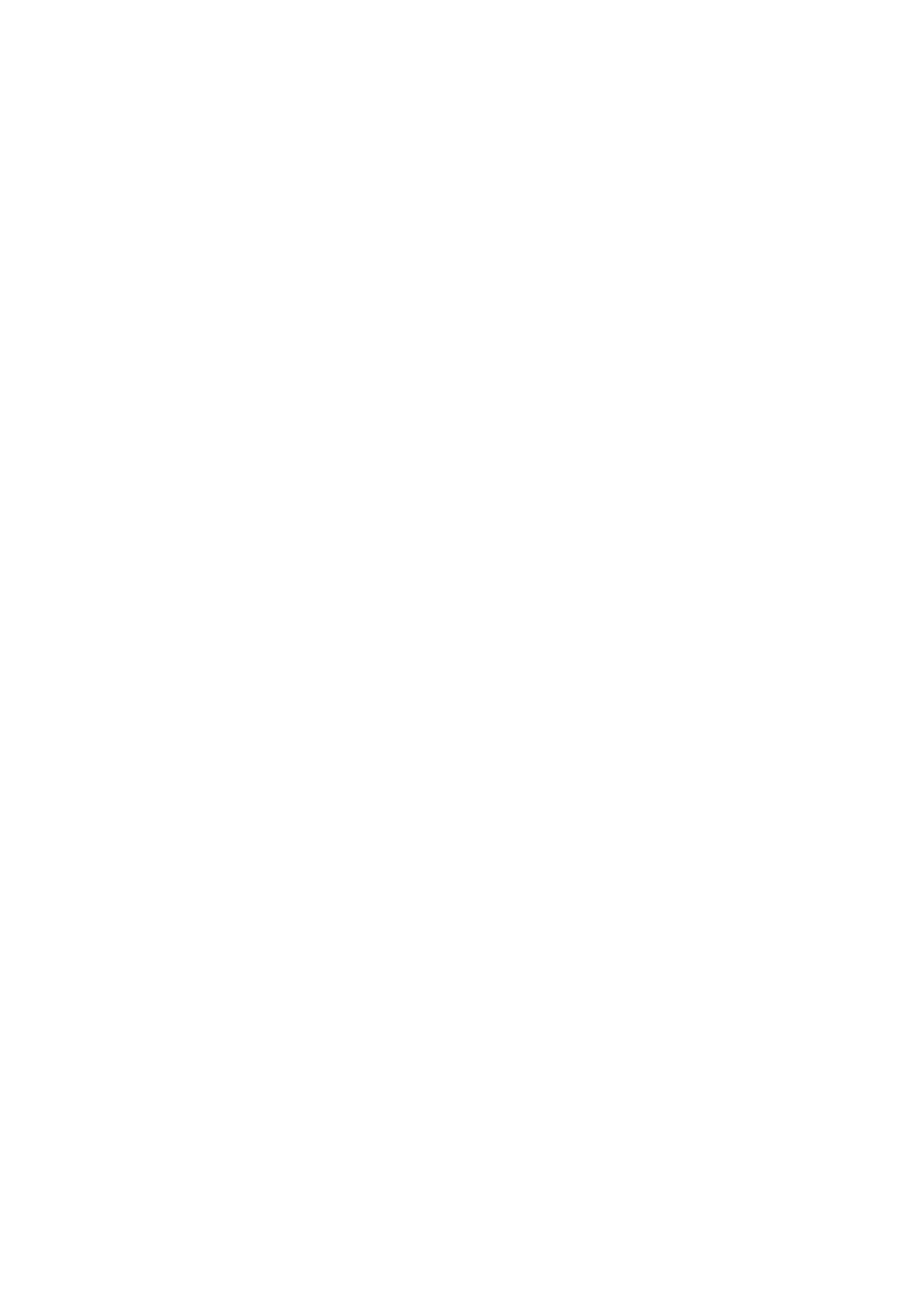## **NO. 6 OF 2017**

## **COUNTY ASSEMBLIES POWERS AND PRIVILEGES ACT**

### ARRANGEMENT OF SECTIONS

#### PART I – PRELIMINARY

#### *Section*

- 1. Short title.
- 2. Interpretation.

## PART II – THE PRECINCTS OF A COUNTY ASSEMBLY

3. Description of precincts of a county assembly.

- 4. Presence of an officer of the national security organ in precincts of a county assembly.
- 5. Access to precincts of a county assembly.
- 6. Service of civil process.
- 7. Assembling, demonstrating and picketing.

### PART III – PRIVILEGES AND IMMUNITIES OF MEMBERS

- 8. Freedom of speech and debate.
- 9. Postponement of disqualification to enable appeal.
- 10. Proceedings not to be questioned in courts.
- 11. Immunity from legal proceedings.
- 12. Freedom from arrest for civil debt during session.
- 13. Giving evidence of proceedings.
- 14. Determination of a question arising in the county assembly on right or power of the assembly.

## PART IV – BREACH OF PRIVILEGES

- 15. Committee of Powers and Privileges.
- 16. Conduct constituting breach of privilege.
- 17. Determination of breach of privilege.

## PART V – SUMMONING OF WITNESSES

- 18. Invitation and summoning of witnesses.
- 19. Examination of witnesses.
- 20. Privileges of witnesses.
- 21. Objection to answer question or to produce papers.
- 22. Duty of public officers to give evidence.

## PART VI – PUBLICATIONS AND BROADCASTING

- 23. Protection in respect of publications.
- 24. Unauthorized publishing.
- 25. Broadcasting of proceedings.

#### PART VII – ENFORCEMENT

- 26. Prohibited acts in respect of a county assembly and its members.
- 27. Offences relating to witnesses.
- 28. Improper influence of members.
- 29. Duty of court Registrar.
- 30. Breach to constitute gross misconduct.
- 31. Offences relating to access to precincts of a county assembly.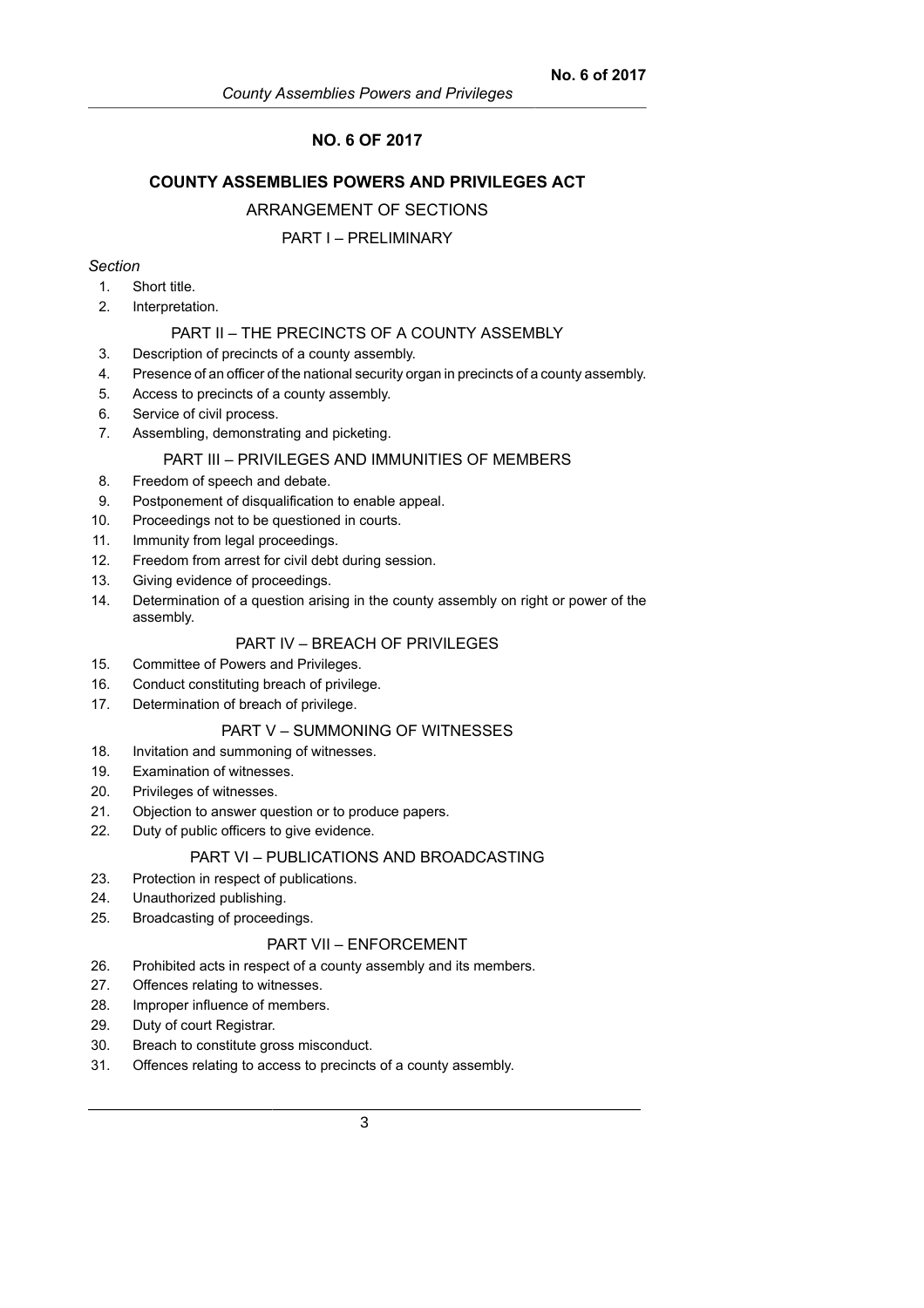## **No. 6 of 2017**

## *County Assemblies Powers and Privileges*

- 32. Defamation against a county assembly.
- 33. General penalty.
- 34. Request to the Director of Public Prosecutions.
- 35. Members of staff to have powers of police officer.
- 36. Offences cognizable.

## PART VIII – MISCELLANEOUS

- 37. Protection of members of public.
- 38. Speaker's orders.
- 39. Consequential amendments.

FIRST SCHEDULE — SUMMONS TO WITNESSES SECOND SCHEDULE — AFFIDAVIT OF SERVICE OF SUMMONS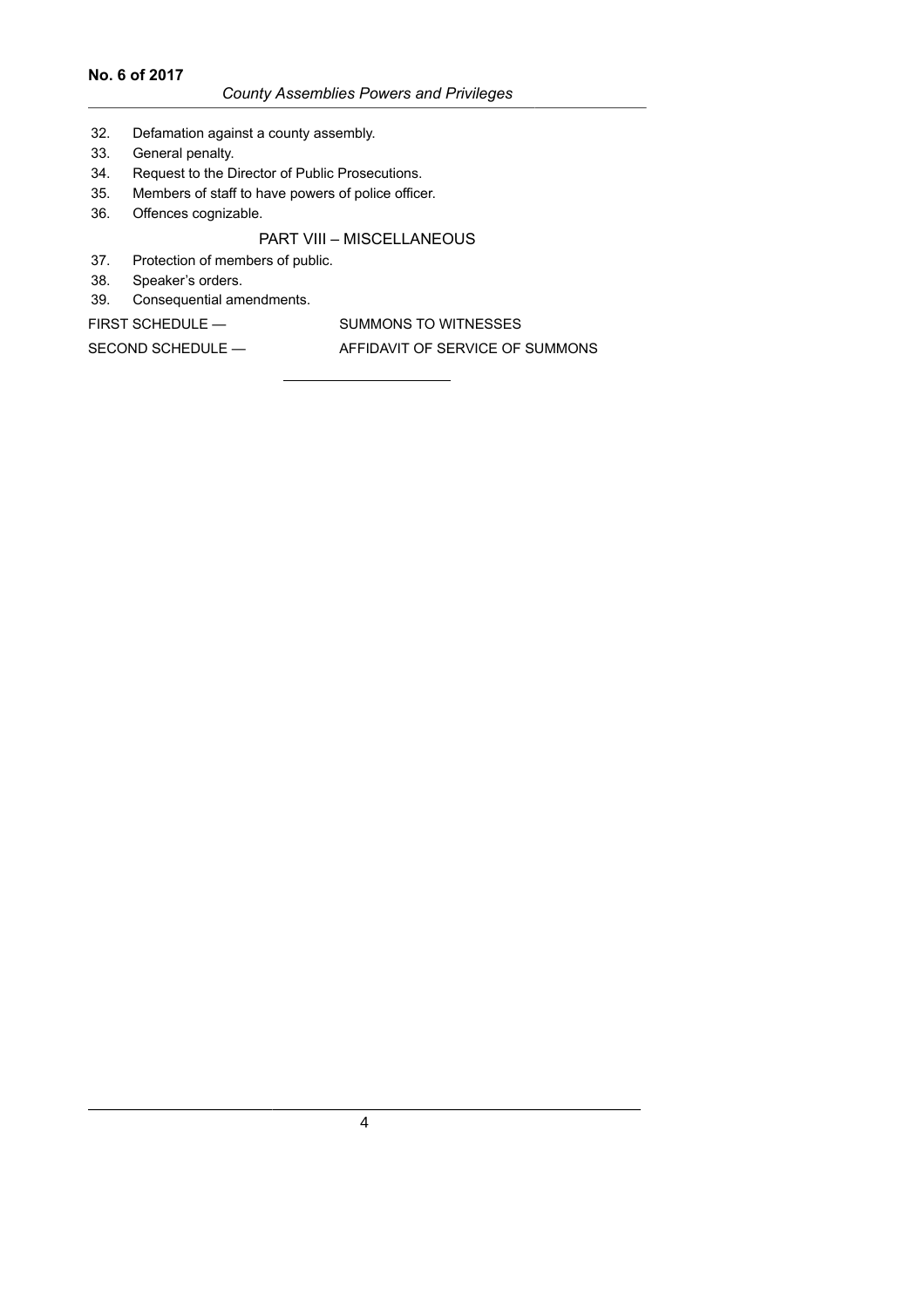#### **NO. 6 OF 2017**

#### **COUNTY ASSEMBLIES POWERS AND PRIVILEGES ACT**

[*Date of assent: 8th March, 2017*.]

[*Date of commencement: 29th March, 2017*.]

**AN ACT of Parliament to give effect to Article 196(3) of the Constitution; to provide for the powers, privileges and immunities of county assemblies, their committees and members; to make provision regulating admittance to and conduct within the precincts of county assemblies; and for connected purposes**

[Act No. 6 of 2017.]

PART I — PRELIMINARY

## **1. Short title**

This Act may be cited as the County Assemblies Powers and Privileges Act, 2017.

#### **2. Interpretation**

In this Act, unless the context otherwise requires—

**"Clerk"** means the Clerk of a County Assembly;

**"committee"** means a committee of a county assembly;

**"Committee of Powers and Privileges"** means a Committee established under section 15;

**"county assembly"** means a county assembly established under Article 176 of the Constitution;

**"county assembly service board"** means a county assembly service board established under section 12 of the County Governments Act (No. 17 of 2012);

**"county public officer"** has the meaning assigned to it under section 2 of the County Governments Act (No. 17 of 2012);

**"journal"** means the minutes and the official records of the county assembly whether in audio, electronic or any other form including all papers and accounts howsoever presented to or belonging to the county assembly, or any other records of the proceedings of the county assembly;

**"Member"** means a member of a county assembly;

**"member of staff"** means an officer of the county assembly service board, any person acting under the orders of the Speaker or any police officer on duty within the precincts of a county assembly;

**"national security organ"** means a national security organ specified under Article 239(1) of the Constitution;

**"Speaker"** means the Speaker of a county assembly or a member presiding at a sitting of the county assembly under Article 178(2)(b) of the Constitution; and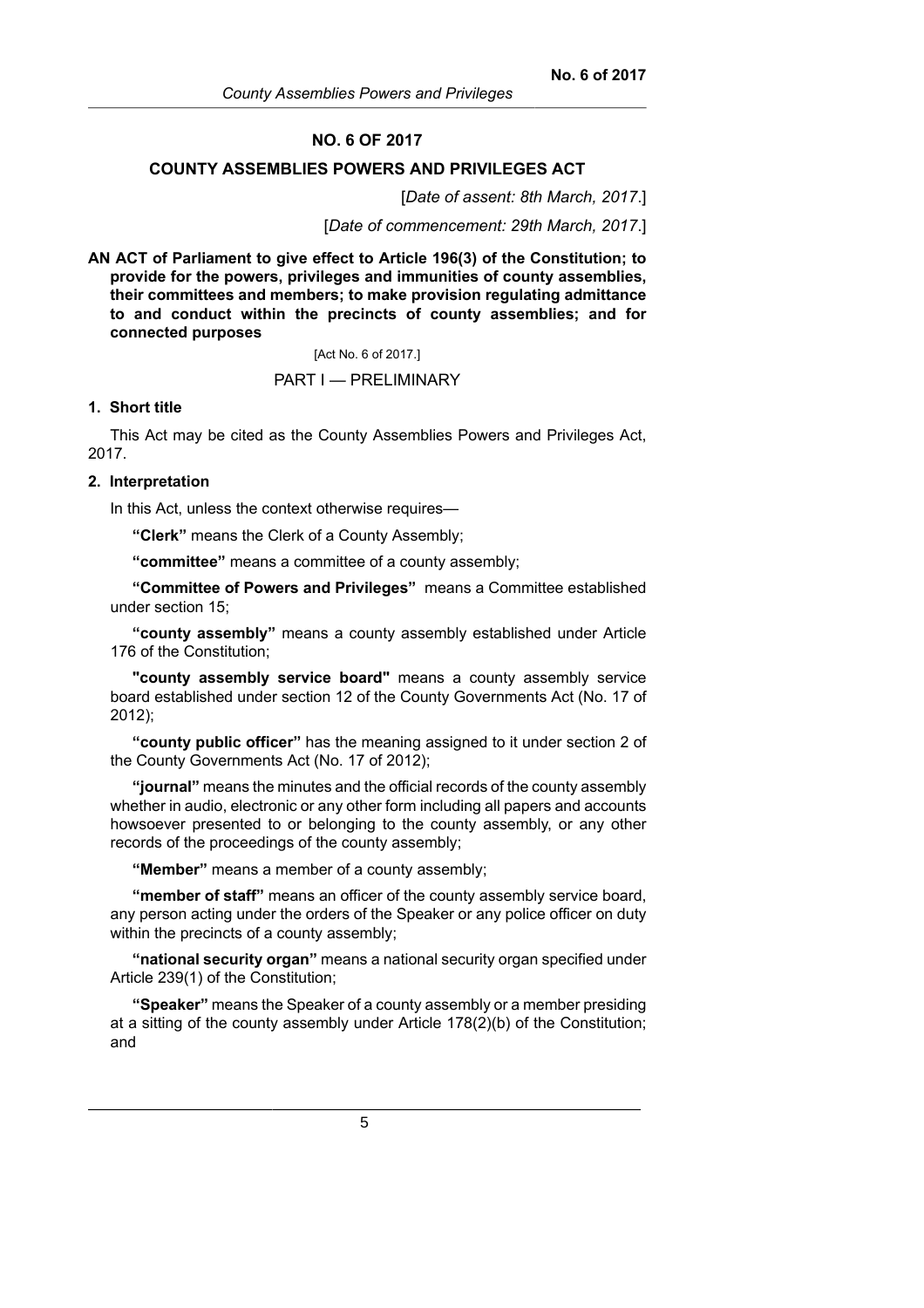**"Standing Orders"** means the Standing Orders of a county assembly for the time being in force.

## PART II — PRECINCTS OF A COUNTY ASSEMBLY

#### **3. Description of precincts of a county assembly**

(1) The precincts of a county assembly shall comprise the area of land and every building or part of a building under the county assembly's control including—

- (a) the chambers in which the proceedings of a county assembly are conducted including the galleries and lobbies of the chambers;
- (b) all the parts of the buildings in which the chambers are situated including the entrances, forecourts, yards, gardens, enclosures or open spaces appurtenant thereto;
- (c) committee rooms and other meeting places provided or used for the county assembly's purposes;
- (d) the offices of a county assembly including the places within such offices that are provided for the use of members, members of staff, members of the public and the press;
- (e) places provided for the use or accommodation of the members, members of the public and representatives of the press used in connection with the proceedings of a county assembly or its committees; and
- (f) all other buildings or parts of a building provided or used in connection with the proceedings of a county assembly or its committees while so used by the county assembly including such premises as may be leased by a county assembly.

(2) Where a county assembly or a committee convenes outside the premises ordinarily used for its sittings, this Act shall apply as if the premises where the county assembly or the committee is sitting were within the precincts of the county assembly.

## **4. Presence of an officer of a national security organ in precincts of a county assembly**

An officer of a national security organ may, with the permission and authority of the Speaker—

- (a) enter upon or remain in the precincts of a county assembly for the purpose of performing any function of that national security organ; or
- (b) perform any other function within the precincts of a county assembly.

### **5. Access to precincts of a county assembly**

A member of the public may, subject to this Act, the Standing Orders and such orders and directions as may be issued by the Speaker, access such places within the precincts of a county assembly as may be specified.

### **6. Service of civil process**

(1) No process issued by any court in Kenya in the exercise of its civil jurisdiction shall be served or executed—

(a) within the precincts of a county assembly while the county assembly is sitting; or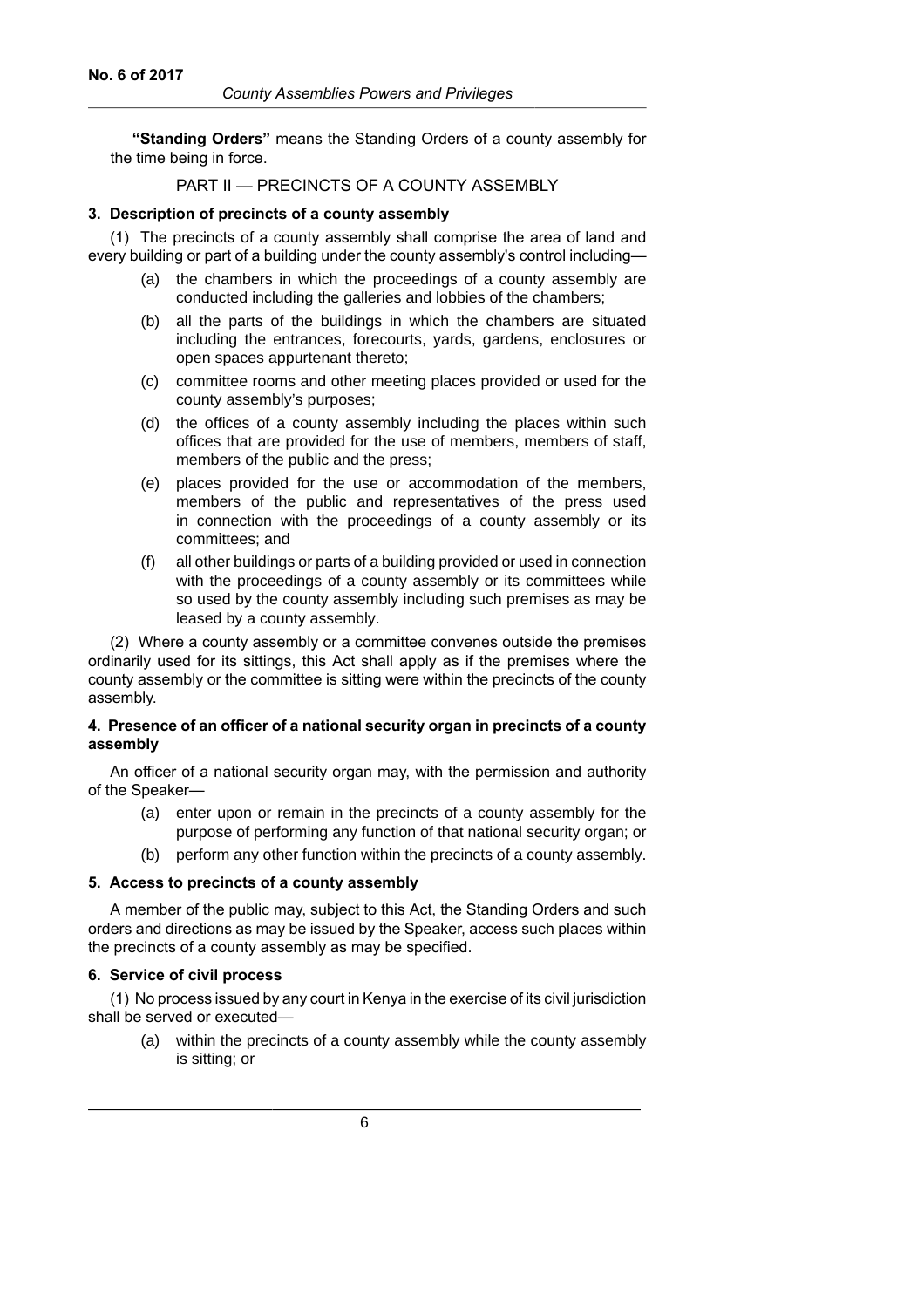(b) through the Speaker or any officer of a county assembly unless it relates to a person employed within the precincts of a county assembly or to the attachment of a member's salary.

(2) The right of access to justice under Article 48 of the Constitution shall be limited as specified under this section for the purposes of facilitating the conduct of the business and the affairs of a county assembly.

#### **7. Assembling, demonstrating and picketing**

(1) The Speaker may designate areas within or outside the precincts of a county assembly where members of the public may, pursuant to Article 37 of the Constitution, assemble, demonstrate, picket or present petitions or memoranda to the county assembly.

(2) Any assembling, demonstration, picketing and presentation of petitions or memoranda to a county assembly under subsection (1) shall be in accordance with such guidelines as the Speaker may issue.

(3) A person who assembles, demonstrates or pickets contrary to the provisions of this section may be removed from the precincts of a county assembly on the direction of a Speaker, a duly authorized member of staff or a police officer.

(4) The right of assembly, demonstration, picketing and petition under Article 37 of the Constitution shall be limited as specified under this section for the purposes of facilitating the orderly conduct of the business and affairs of a county assembly.

PART III — PRIVILEGES AND IMMUNITIES OF MEMBERS

#### **8. Freedom of speech and debate**

No civil or criminal proceedings may be instituted in any court or tribunal against a member of a county assembly by reason of any matter said in any debate, petition, motion or other proceedings of a county assembly.

#### **9. Postponement of disqualification to enable appeal**

Where a Member is found to have contravened Article 193(2) of the Constitution, the decision shall not have effect for the purposes of Article 194(1)(g) of the Constitution until all possibility of appeal or review of the relevant decision or sentence has been exhausted.

#### **10. Proceedings not to be questioned in courts**

No proceedings or decision of a county assembly or the Committee of Powers and Privileges acting in accordance with this Act shall be questioned in any court.

#### **11. Immunity from legal proceedings**

(1) No civil or criminal proceedings shall be instituted against any Member for words spoken before, or written in a report to a county assembly or a Committee, or by reason of any matter or thing brought by him or her therein by a report, petition, Bill, resolution, motion or other document written to a county assembly.

(2) No civil suit shall be commenced against the Speaker, the leader of the majority party, the leader of the minority party, a chairperson of a committees or any member for any act done or ordered by them in the discharge of the functions of their office.

7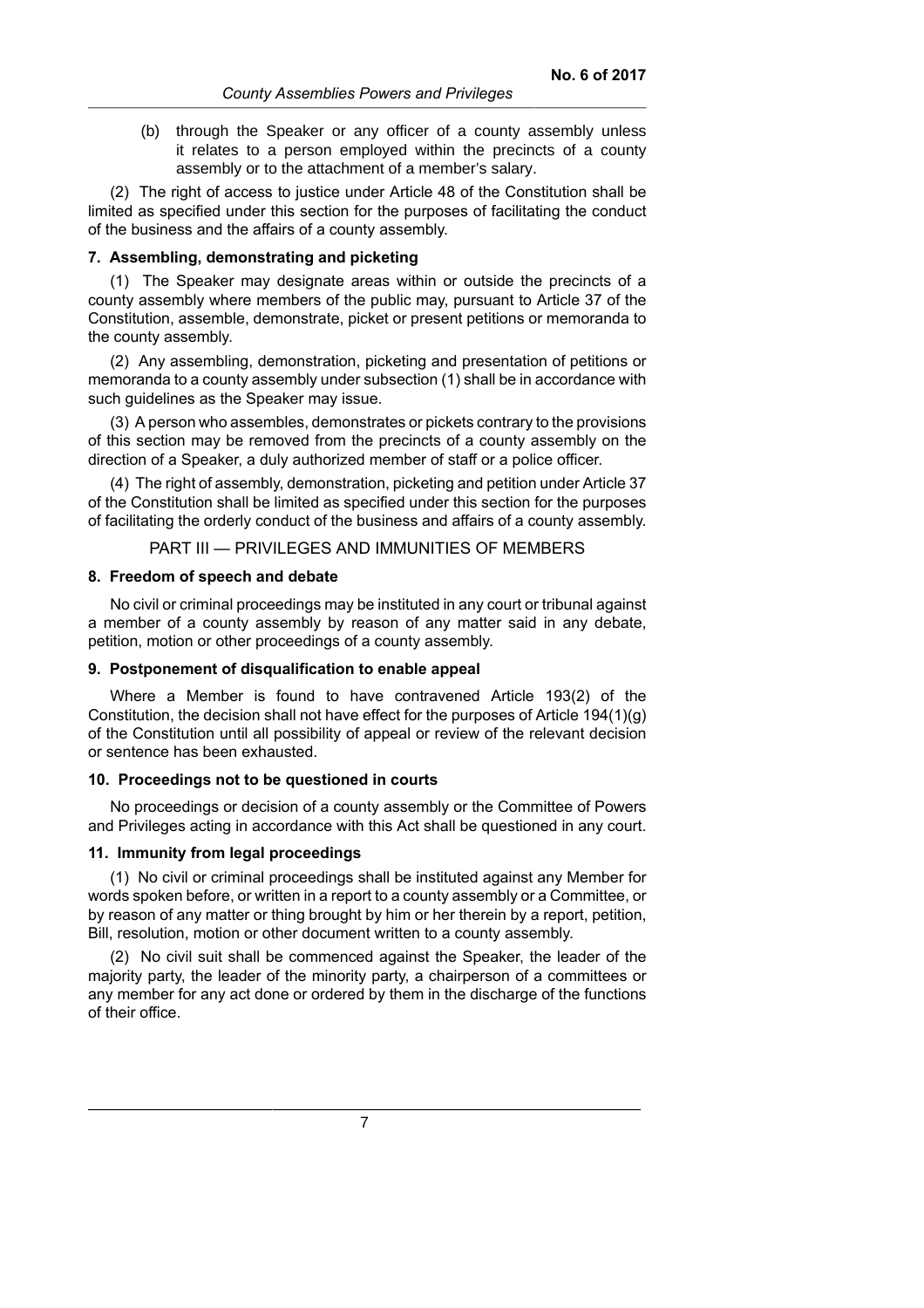(3) The Clerk or other members of staff shall not be liable to be sued in a civil court or joined in any civil proceedings for an act done or ordered to be done in the discharge of their functions relating to proceedings of a county assembly or its committees.

#### **12. Freedom from arrest for civil debt during session**

A Member shall not be liable to arrest for a civil debt while the Member is going to, attending or returning from a sitting of a county assembly or a committee of a county assembly.

### **13. Giving evidence of proceedings**

(1) No Member or member of staff, and no person employed to take minutes of evidence before a county assembly or any committee, shall give evidence in any court, tribunal or elsewhere in respect of the contents of those minutes of evidence or of the contents of any document laid before a county assembly or that committee or in respect of any proceedings or examination held before a county assembly or that committee without special leave first obtained from the county assembly.

(2) The special leave referred to in subsection (1) may be granted during a recess or adjournment by a Speaker, or in the absence or other incapacity of the Speaker, the Clerk.

(3) Subject to the provision of Article 35 of the Constitution and to any written law relating to data protection and freedom of information for the time being in force, the special leave referred to in subsection (1) may be declined where—

- (a) the request is unreasonable in the circumstances;
- (b) the information requested is at a deliberative stage in a county assembly or in a committee;
- (c) there is failure to pay such fee as may be reasonably required in the circumstances; or
- (d) the applicant fails to satisfy any confidentiality requirements by a county assembly.

(4) The right of access to information under Article 35 of the Constitution shall be limited to the nature and extent specified under this section for purposes of facilitating freedom of speech and debate in the county assembly as contemplated under Article 33 of the Constitution.

### **14. Determination of a question arising in the county assembly on right or power of the assembly**

Where at any time any question arises in a county assembly or in a committee with regard to—

- (a) the right or power of a county assembly or a committee to hear, admit or receive oral evidence;
- (b) the right or power of a county assembly or a committee to peruse or examine any paper, book, record or document or to summon, direct or call upon any person to produce any paper, book, record or document before a county assembly or committee; or
- (c) the right or privilege of any person (including a member of the county assembly or committee) to refuse to produce any paper, book, record or document or to lay any paper, book, record or document before a county assembly or committee,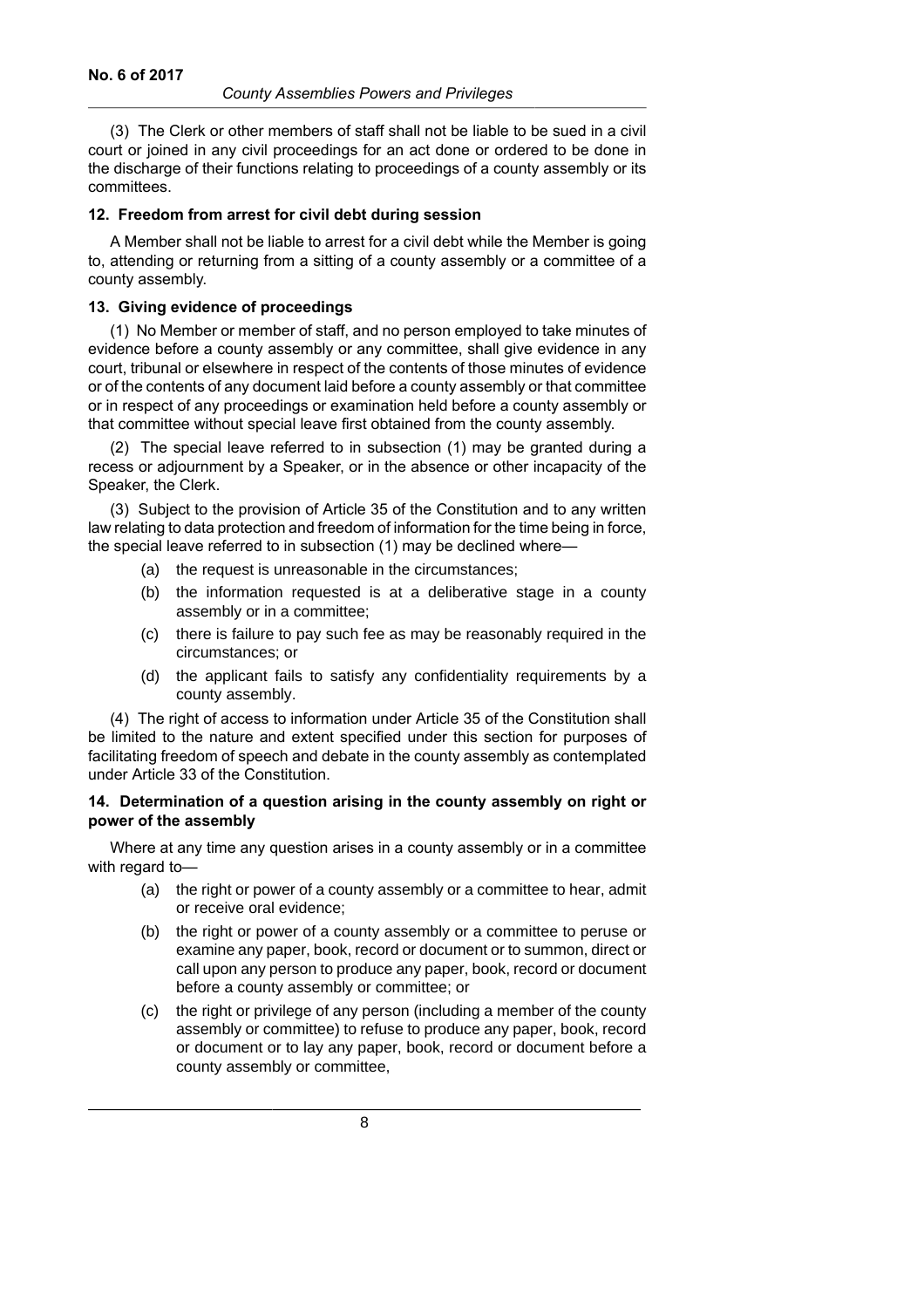that question shall, where no express provision is made in this Act for the determination of that question, be determined in accordance with the usages, forms, precedence, customs, procedures and traditions of the Parliament of Kenya and other jurisdictions to the extent that these are applicable to Kenya.

#### PART IV — BREACH OF PRIVILEGES

#### **15. Committee of Powers and Privileges**

(1) There is established, for each county assembly, a committee known as the Committee of Powers and Privileges consisting of—

- (a) the Speaker, who shall be the chairperson of the Committee; and
- (b) such other members of the county assembly as may be provided in the Standing Orders of the county assembly.

(2) The quorum of the Committee shall be a third of the members of the Committee, including the Speaker.

(3) Subject to this Act and the Standing Orders of a county assembly, the Committee shall regulate its own procedure.

(4) The functions of the Committee of Powers and Privileges shall be to—

- (a) inquire into the conduct of a member whose conduct is alleged to constitute a breach of privilege in terms of section 16; and
- (b) perform such other functions as may be specified in this Act.

(5) The Committee of Powers and Privileges shall, either of its own motion or as a result of a complaint made by any person, inquire into the conduct of a Member whose conduct is alleged to constitute breach of privilege in terms of section 16, within fourteen days of receipt of complaint.

(6) The Committee of Powers and Privileges shall, within fourteen days of the conclusion of an inquiry, table its findings in the relevant county assembly together with such recommendations as it considers appropriate.

(7) Each county assembly shall, in accordance with its Standing Orders, consider the report and the recommendations thereon and may take such action against the Member concerned as may be appropriate.

#### **16. Conduct constituting breach of privilege**

The Committee of Powers and Privileges may find a Member to be in breach of privilege if the Member—

- (a) contravenes sections 25, 26(1), 27 or 29;
- (b) commits an act mentioned in section  $28(1)(a)$ , (b) or  $(2)$  and  $(3)(d)$ , (e), (f) or (g);
- (c) willfully fails or refuses to obey any rule, order or resolution of a county assembly;
- (d) contravenes any provision of the Speaker's orders issued under section 40 of this Act; or
- (e) conducts himself or herself in a manner which, in the opinion of the Committee on Powers and Privileges, is intended, or is likely to reflect adversely on the dignity or integrity of a county assembly, or of the Members or to be contrary to the best interests of a county assembly or its Members.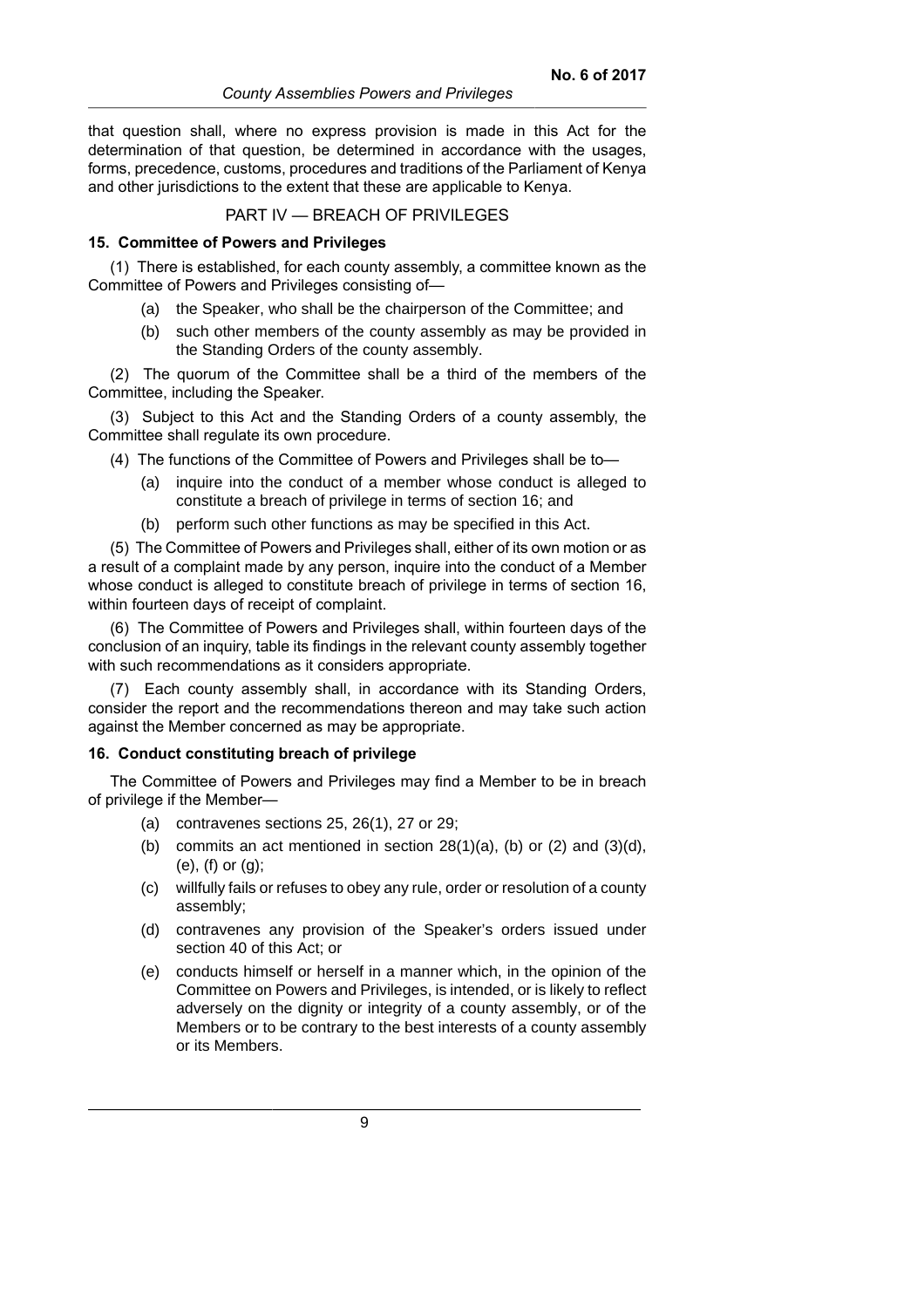### **17. Determination of breach of privilege**

(1) A county assembly shall have all the powers necessary for inquiring into and pronouncing upon any act or matter constituting breach of privilege in terms of section 16.

(2) An inquiry by a county assembly into a matter shall not preclude criminal investigation or criminal proceedings against a Member in connection with the matter concerned.

(3) Where a county assembly finds that a Member has committed a breach of privilege, the county assembly may, in addition to any other penalty to which the Member may be liable under this Act or any other law, impose any or more of the following penalties—

- (a) a formal warning;
- (b) a reprimand;
- (c) an order to apologize to the county assembly or a person in a manner to be recommended by the Committee of Powers and Privileges;
- (d) the withholding, for a specific period of time, of the member's right to the use or enjoyment of any specified facility provided to Members by a county assembly;
- (e) the removal or suspension for a specified period of time of the Member from any a county assembly position occupied by the Member;
- (f) such fine in terms of the Member's monthly salary and allowances as the House may determine;
- (g) the suspension of the Member for such period as the House may decide, whether or not the county assembly or any of its committees is scheduled to meet during that period;
- (h) vacation of seat pursuant to Articles 75(2)(b) and 194(1)(c) of the Constitution.

(4) Where a county assembly finds a member has committed a breach of privilege, the county assembly may, where appropriate, instead of or in addition to the imposition of a penalty under subsection (3), refer the matter to the Director of Public Prosecutions.

- (5) A fine imposed under subsection (3) shall—
	- (a) be paid by the member into such bank account of the county assembly as shall be specified by the accounting officer of the county assembly;
	- (b) be deducted from the Member's salary; or
	- (c) where it is not recovered under paragraphs (a) or (b), be recovered by means of a civil action in court.

(6) A member who has been suspended under subsection (3) (g) shall leave the precincts of the county assembly and shall not, during the period of suspension, without the written permission of the Speaker—

- (a) enter the precincts for whatever purpose; or
- (b) participate in any activity of a county assembly or a committee of a county assembly.

(7) The protection of the right to property under Article 40 of the Constitution and the right of access to justice under Article 48 of the Constitution shall be limited as specified under this Part—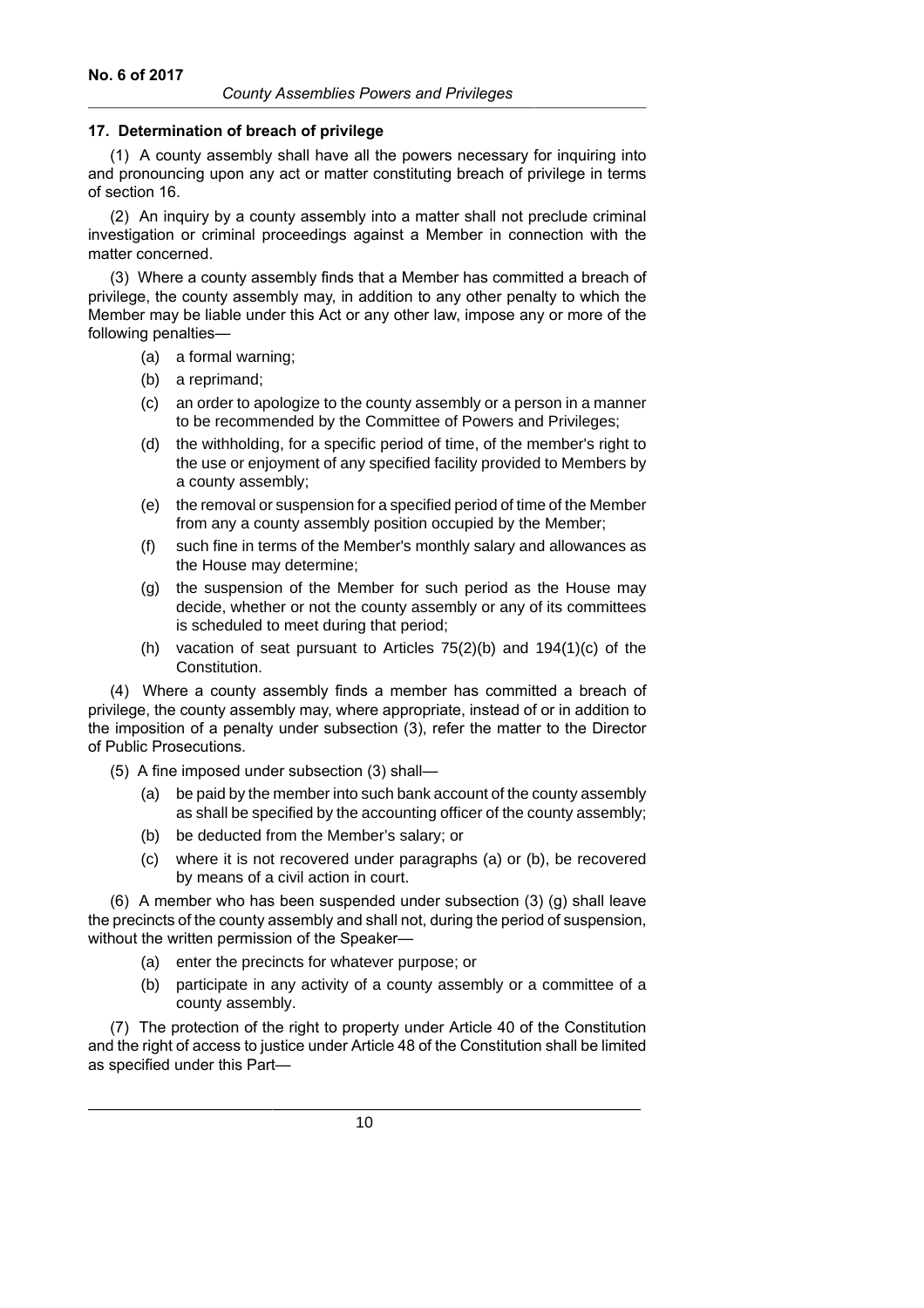- (a) for the purposes of protecting the privileges and immunities of a county assembly or its committees conferred by this Act;
- (b) for facilitating the orderly conduct of business and affairs of a county assembly.

PART V — SUMMONING OF WITNESSES

#### **18. Invitation and summoning of witnesses**

(1) A county assembly or its committees may invite or summon any person to appear before it for the purpose of giving evidence or providing any information, paper, book, record or document in the possession or under the control of that person and, in this respect, a county assembly and its committees shall have the same powers as the High Court as specified under Article 195 of the Constitution.

(2) A summons issued under subsection (1) shall be issued by the Clerk on the direction of—

- (a) the Speaker; or
- (b) the chairperson of a committee acting in accordance with a resolution of the committee.
- (3) The general form of a summons shall be as set out in the First Schedule.

(4) The summons shall be served by a member of staff or a police officer who is duly authorized by the Clerk by delivering a copy of the summons—

- (a) to the person mentioned in the summons; or
- (b) at that person's usual or last known place of residence, employment or business or left with a person who is over the age of eighteen years and who resides or is employed at that place.

(5) Where the summons is to be served on a corporation, the summons may be served—

- (a) on the secretary, director or other officer authorised by the corporation; or
- (b) if the officer serving the summons is unable to find any of the officers of the corporation mentioned in paragraph (a)—
	- (i) by leaving it at the registered office of the corporation;
	- (ii) by sending it by prepaid registered post or by a licensed courier service provider approved by the court to the registered postal address of the corporation;
	- (iii) if there is no registered office and no registered postal address of the corporation, by leaving it at the place where the corporation carries on business; or
	- (iv) by sending it by registered post to the last known postal address of the corporation.

(6) The serving officer in all cases in which summons has been served under this section shall swear and annex or cause to be annexed to the original summons an affidavit of service stating the time when and the manner in which summons was served and the name and address of the person (if any) identifying the person served and witnessing the delivery or tender of summons.

(7) The affidavit of service shall be in the form set out in the Second Schedule with such variations as circumstances may require.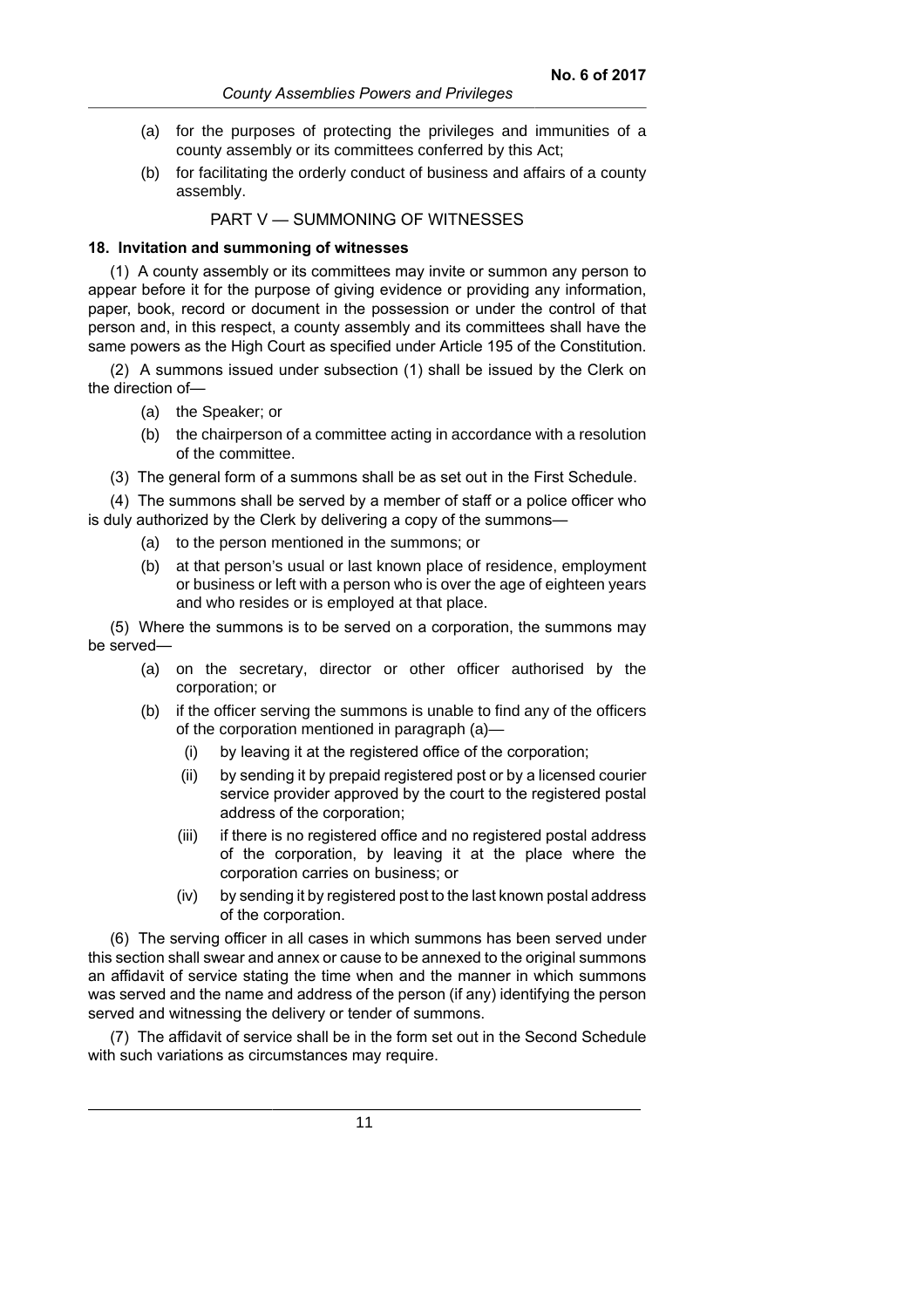(8) Any person who knowingly swears a false affidavit of service commits the offence of perjury and may in addition be subject to such disciplinary action as the relevant county assembly service board may determine.

(9) A return by a person who serves a summons under this section shall be *prima facie* proof of the service of the summons.

(10) A person requested or summoned in terms of this section by a county assembly or a committee to attend a sitting of a county assembly or committee shall be paid such amount of money as shall be approved by the Clerk as reimbursement for the expenses incurred.

#### **19. Examination of witnesses**

Where a county assembly or a committee requires that any information be verified or otherwise ascertained by the oral examination of a witness, the county assembly or the committee may—

- (a) cause such witness to be examined on oath; and
- (b) require the witness to produce any document, paper, book or record in the possession or under the control of the witness which may have a bearing on the subject of the inquiry.

#### **20. Privileges of witnesses**

(1) Every person who is summoned to give evidence or to produce a document before a county assembly or a committee shall be entitled to the same rights and privileges that are applicable to a witness before a court of law.

(2) A person who is being examined under oath or affirmation in terms of section 19 shall be required to answer any question put to the person in connection with the subject of the inquiry and to produce any document or information that the person is requested to produce under that section despite the fact that the answer or the document would incriminate or expose the person to criminal or civil proceedings in a court of law.

(3) Evidence given under oath or affirmation by a person before a county assembly or a committee shall not be used against the person in a court or other place outside the county assembly except in criminal proceedings where the person concerned stands trial on a charge of perjury or a charge contemplated under section  $27(1)(c)$  or  $(3)(g)$  or  $(h)$ .

(4) The right to fair hearing under Article 50 of the Constitution shall be limited as specified under this section for the purposes of advancing the freedom of speech and debate set out in Article 117 of the Constitution.

## **21. Objection to answer question or to produce papers**

(1) Where any person ordered to attend to give evidence or to produce any paper, book, record or document before a county assembly or a committee refuses to answer any question or to produce the paper, book, record or document on the ground that it is of a private nature and does not affect the subject of inquiry, the Speaker may excuse the answering of the question or the production of the paper, book, record or document, or may order the answering or production thereof.

(2) Where any person ordered to attend or to give evidence or to produce any paper, book, record or document before any committee refuses to answer any question or to produce the paper, book, record or document on the ground that it is of a private nature and does not affect the subject of inquiry, the chairperson of the committee may report the refusal to the Speaker with the reasons therefor; and the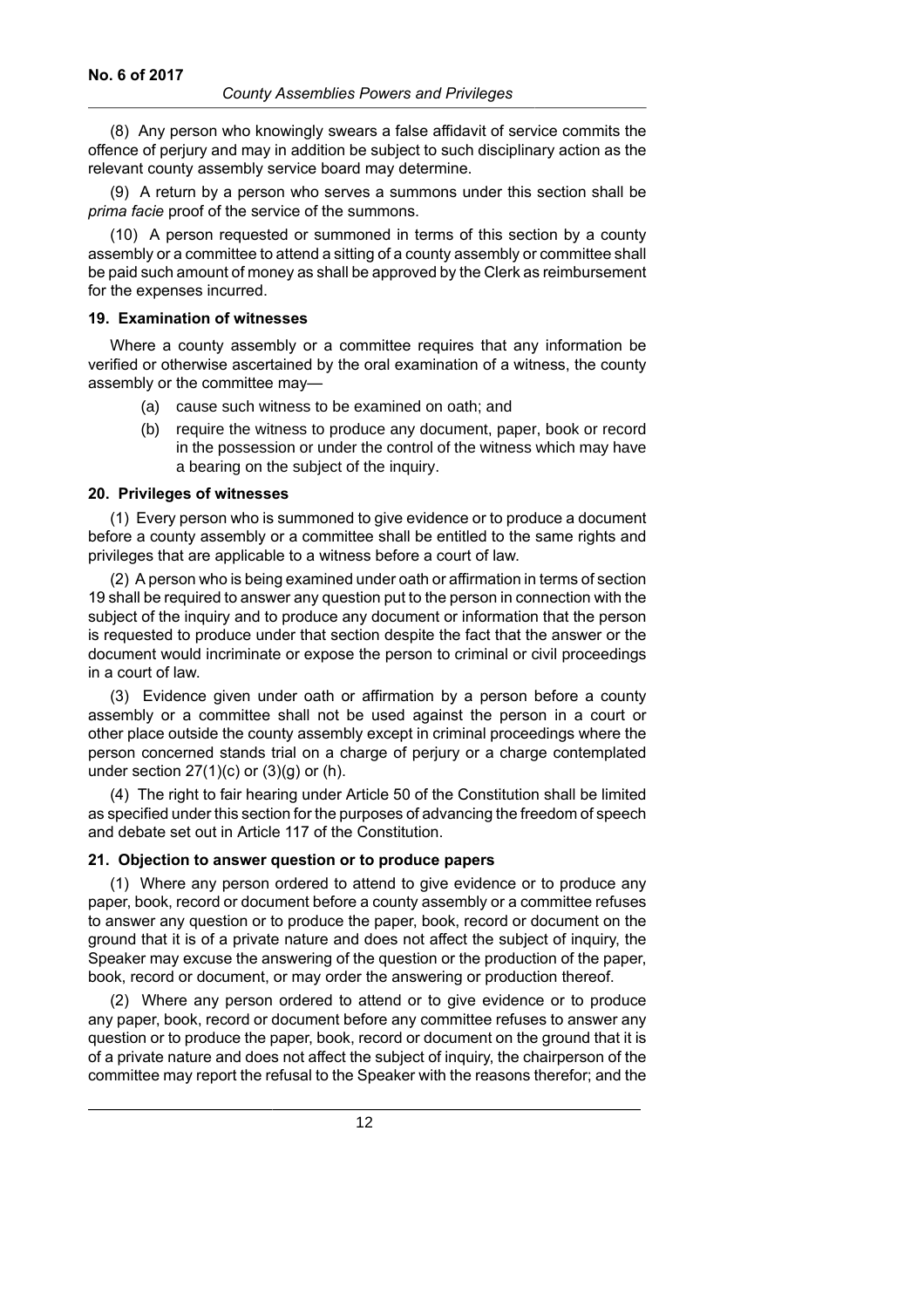Speaker may thereupon excuse the answering of the question or the production of the paper, book, record or document, or may order the answering or production thereof.

#### **22. Duty of public officers to give evidence**

(1) No public officer shall refuse to produce before a county assembly or a committee any paper, book, record or document.

(2) Any county public officer who contravenes subsection (1) commits an offence.

(3) Where a county assembly passes a resolution that a county public officer has contravened subsection (1), the resolution of the county assembly shall constitute a ground for removal from office of the county public officer in accordance with the Constitution or any applicable law.

## PART VI — PUBLICATIONS AND BROADCASTING

#### **23. Protection in respect of publications**

(1) A person shall not be liable to civil or criminal proceedings in respect of the publication of any journal by order or under the authority of a county assembly or a committee.

(2) A Member or a member of staff shall not be liable to civil or criminal proceedings in respect of—

- (a) the publication of a document that has been submitted to or is before a county assembly or a committee;
- (b) any publication or information given out within the course duty as a Member or member of staff.

(3) The right of access to justice under Article 48 of the Constitution shall be limited as specified under this section for the purposes of facilitating—

- (a) the conduct of business and the affairs of a county assembly;
- (b) the attainment of freedom of expression in the county assembly.

### **24. Unauthorized publishing**

(1) A person shall not publish or tender in evidence—

- (a) any journal if the publication of that journal is prohibited by or in terms of the Standing Orders or an order or resolution of a county assembly;
- (b) any journal purporting that it has been published under the authority of a county assembly or a committee or the Speaker while it has not been published under such authority;
- (c) any journal purporting that it is a verbatim account of the proceedings of a county assembly or a committee while it is not such account.

(2) In any civil or criminal proceedings instituted for publishing any extract from or abstract of any journal referred to in subsection (1), if the court is satisfied that the extract or abstract was published bona fide and without malice, judgement or verdict, as the case may be, shall be entered for the defendant or accused.

(3) The right of access to justice under Article 48 of the Constitution shall be limited as specified under this section for the purposes of facilitating—

- (a) the conduct of business and the affairs of a county assembly;
- (b) the attainment of freedom of expression in the county assembly.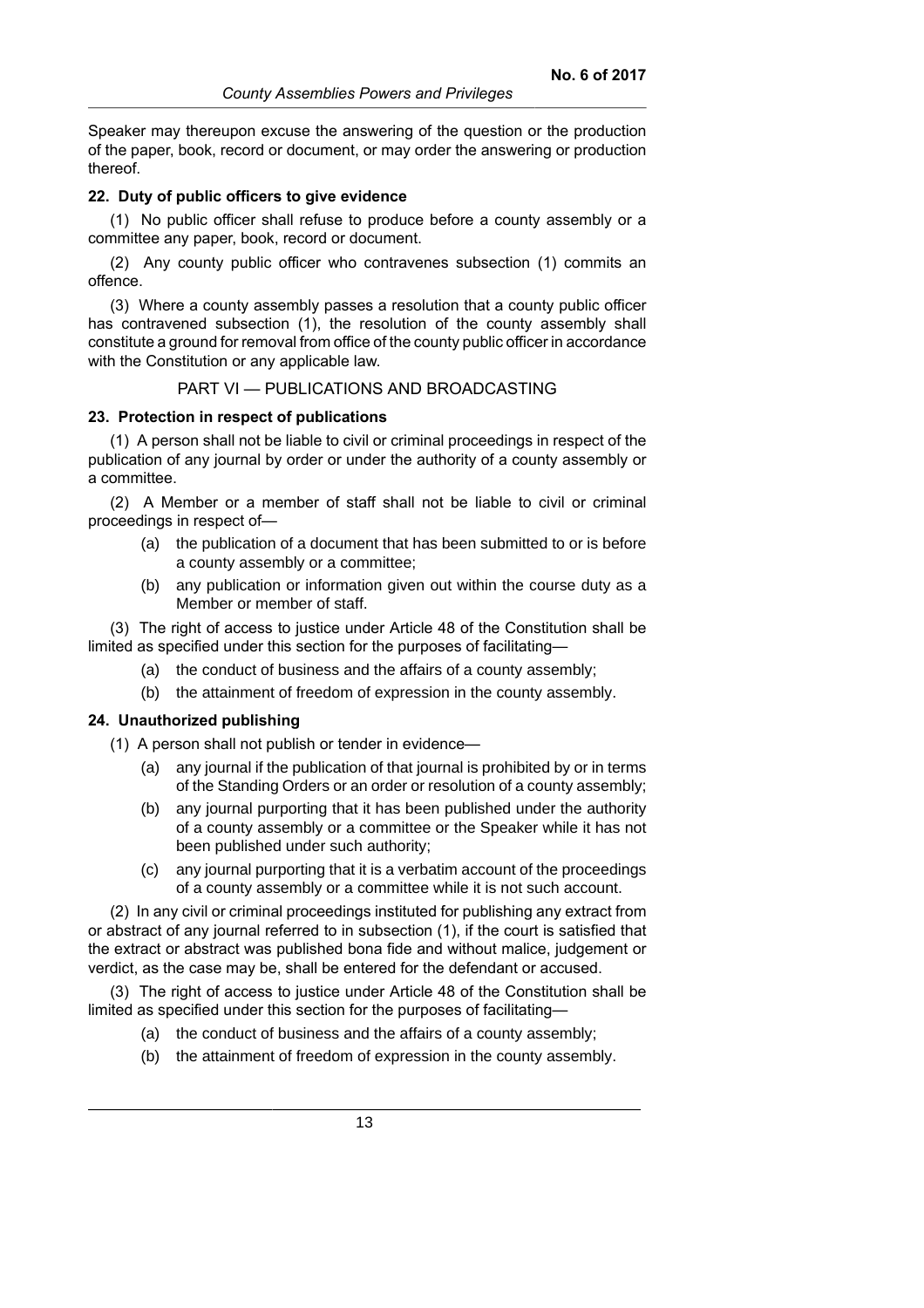### **25. Broadcasting of proceedings**

(1) A person shall not broadcast, televise or otherwise transmit by electronic means the proceedings of a House or a committee of a county assembly or any part of those proceedings except by order or under the authority of relevant Speaker or chairperson of a committee of a county assembly and in accordance with the Standing Orders and the conditions and directions determined by the Speaker.

(2) A person shall not be liable to civil or criminal proceedings in respect of the broadcasting, televising or electronic transmission of proceedings of a county assembly or a committee if it has been authorized under subsection (1) and complies with the conditions, if any, determined under that subsection.

(3) The right of access to information under Article 35 and freedom of the media under Article 34 of the Constitution shall be limited as specified under this section—

- (a) for the purposes of facilitating the immunities of the Houses and the committees of a county assembly;
- (b) for facilitating the freedom of speech and debate as set out in Article 117 of the Constitution.

## PART VII — ENFORCEMENT

### **26. Prohibited acts in respect of a county assembly and its members**

- (1) A person shall not—
	- (a) assault, threaten, use abusive language, obstruct, molest or insult any member proceeding to, being within or leaving the precincts of a county assembly, or endeavour to compel any member by force, insult or menace to declare himself or herself in favour of or against any proposition or matter pending or expected to be brought before a county assembly or any committee;
	- (b) assault, threaten, use abusive language, interfere with, molest, resist or obstruct any member of staff while in the execution of his or her duty;
	- (c) assault or threaten a member or unlawfully deprive a member of any benefit on account of the member's conduct in a county assembly;
	- (d) while a county assembly or a committee is sitting, create or take part in any unlawful disturbance which interrupts or is likely to interrupt the proceedings of a county assembly or any committee while a county assembly or the committee is sitting; or
	- (e) fail or refuse to comply with an instruction by a duly authorized member of staff or a police officer regarding—
		- (i) the presence of the public in the precincts of a county assembly including a meeting within the precincts of a county assembly; or
		- (ii) the possession of any article, including a firearm, within the precincts.

(2) A person, including a member who contravenes subsection (1) commits an offence and is liable, on conviction, to a fine not exceeding five hundred thousand shillings or to a term of imprisonment not exceeding two years or to both.

### **27. Offences relating to witnesses**

(1) A person commits an offence where the person—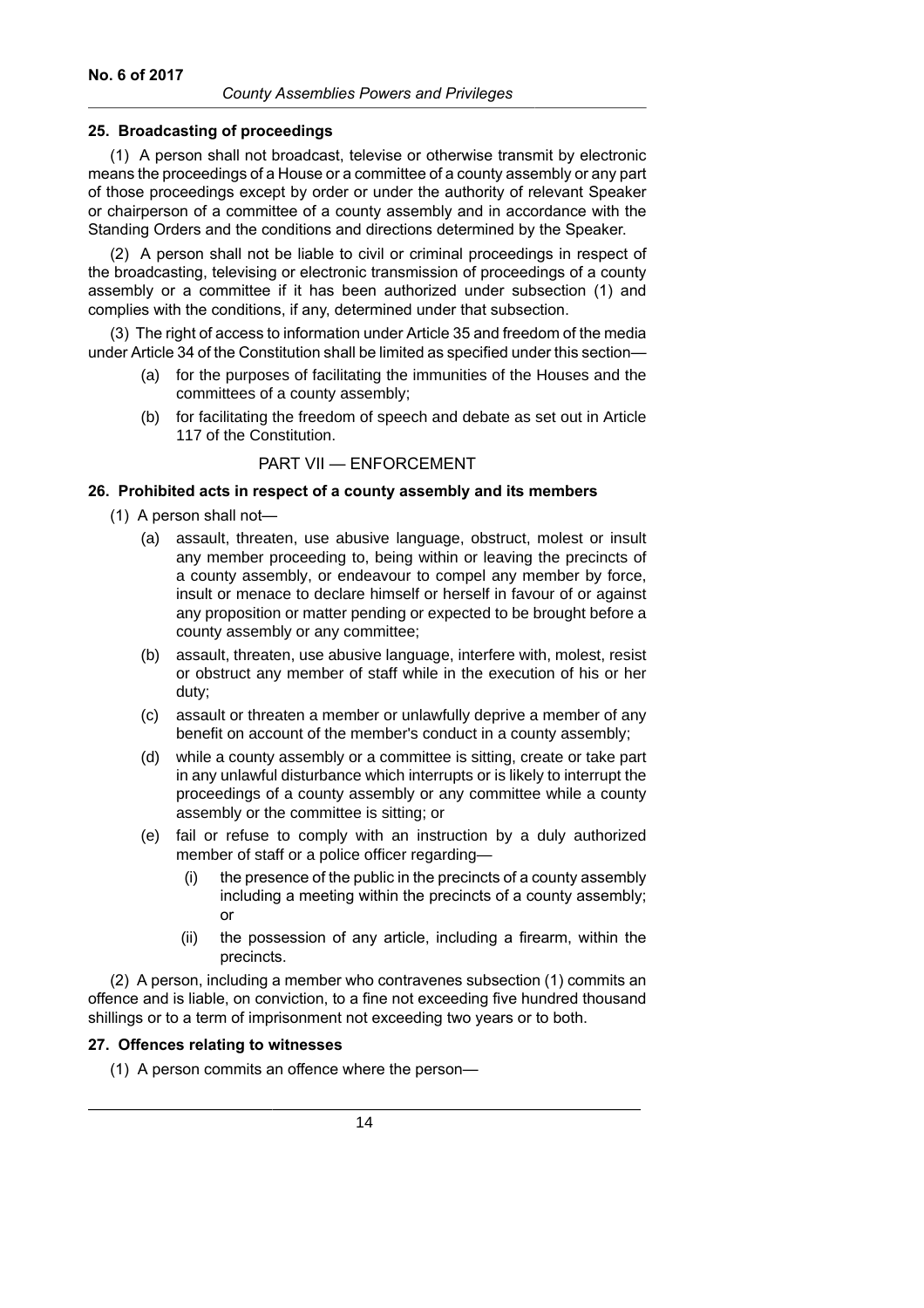- (a) having been duly summoned in terms of section 18 fails, without sufficient cause to—
	- (i) attend at the time and place specified in the summons; or
	- (ii) remain in attendance until excused from further attendance by the person presiding at the inquiry;
- (b) when called upon under section 18, refuses to be sworn in or to make an affirmation as a witness; or
- (c) fails or disobeys without sufficient cause to—
	- (i) answer fully and satisfactorily all questions lawfully put to the person under section 18;
	- (ii) produce any document, paper, book or record in the person's possession, custody or control which the person has been required to produce under section 18.

(2) A person who commits an offence under subsection (1) is liable, on conviction, to a fine not exceeding two hundred thousand shillings or to imprisonment for a term not exceeding six months or to both.

- (3) A person commits an offence where the person—
	- (a) threatens, obstructs, assaults or insults a member of staff or police officer carrying out service of summons issued under this Act;
	- (b) uses abusive language directed at a member of a county assembly or its committees;
	- (c) threatens or obstructs another person in respect of evidence to be given before a county assembly or a committee;
	- (d) induces another person to—
		- (i) refrain from giving evidence to or to produce a document before a county assembly or a committee; or
		- (ii) give false evidence before a county assembly or a committee;
	- (e) assaults or penalizes or threatens another person or deprives that person of any benefit on account of the giving or proposed giving of evidence before a county assembly or a committee;
	- (f) with intent to deceive or mislead a county assembly or a committee, produces a false, untrue, fabricated or falsified document; or
	- (g) willfully furnishes a county assembly or a committee with information which is false or misleading or makes a statement before a county assembly or committee that is false or misleading.

(4) A person who commits an offence under subsection (3) is liable, on conviction, to a fine not exceeding five hundred thousand or a term of imprisonment not exceeding one year or to both such fine and imprisonment.

#### **28. Improper influence of members**

(1) A person shall not, by fraud, intimidation, force, insult or threat of any kind, or by the offer or promise of any inducement or benefit of any kind, or by any other improper means—

- (a) influence a member in the performance of the member's functions as a member;
- (b) induce a member to be absent from a county assembly or a committee at a particular time; or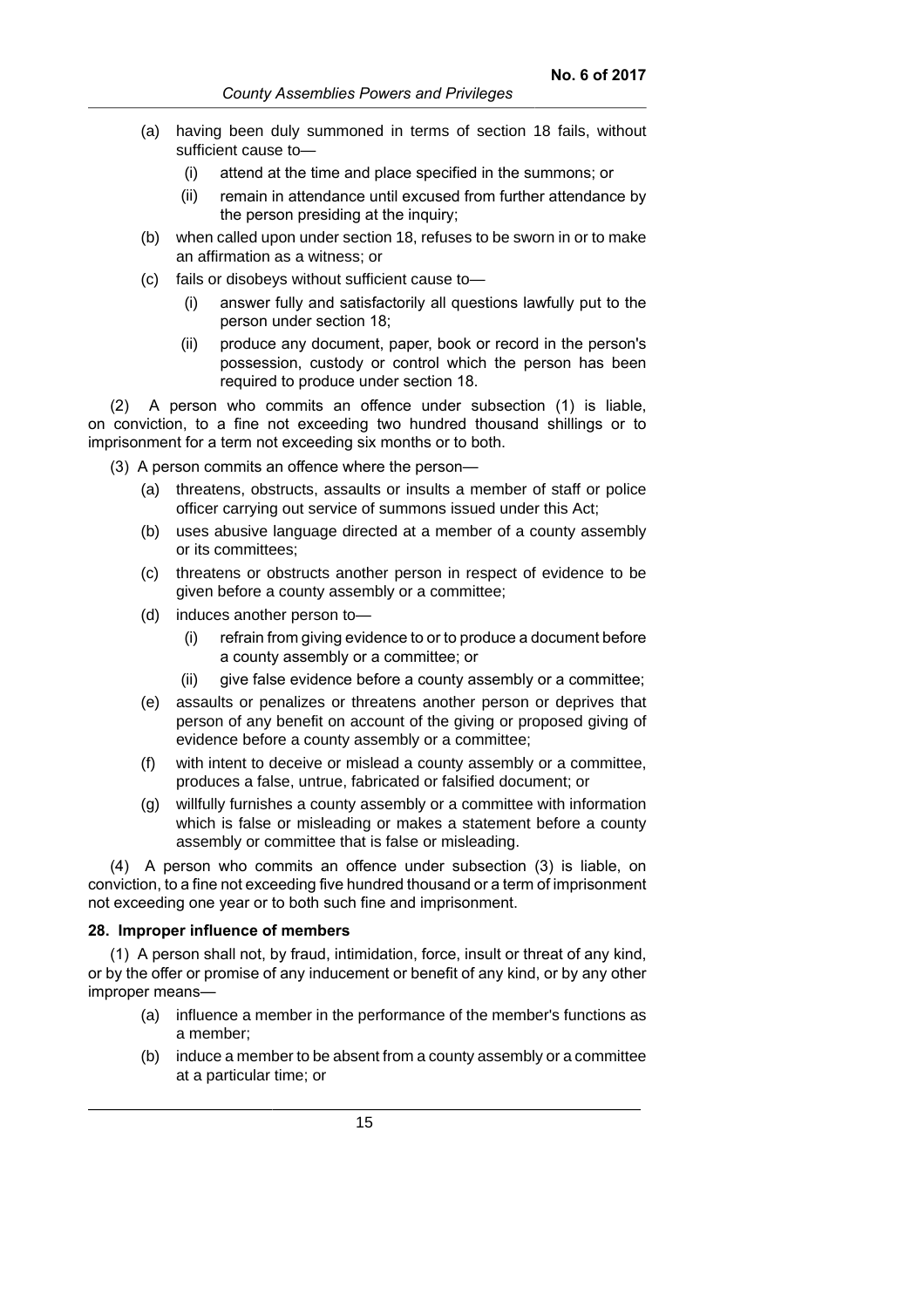(c) attempt to compel a member to declare himself or herself in favour or against a matter pending before or proposed or expected to be submitted to a county assembly or a committee.

(2) A member shall not solicit, receive or accept any fee, compensation, gift, reward, favour or benefit of any kind for the member or another person for in respect of—

- (a) voting in any particular manner or not voting on a matter before a county assembly;
- (b) promoting or opposing anything pending before or proposed or expected to be submitted to a county assembly; or
- (c) making a representation to a county assembly.
- (3) A person who contravenes this section commits an offence.

## **29. Duty of court Registrar**

Where a member has been convicted of an offence and sentenced to a period of imprisonment of six months or more without the option of a fine, the Registrar of the relevant court shall inform the Speaker of—

- (a) the nature of the offence and the sentence imposed; and
- (b) any appeal that is lodged against the conviction or the sentence and the outcome of the appeal.

### **30. Breach to constitute gross misconduct**

A State officer who is convicted of an offence under this Act shall be deemed to have committed an act of gross misconduct within the meaning of Article 251(1) (b) of the Constitution.

### **31. Offences relating to access to precincts of a county assembly**

(1) A person commits an offence where the person—

- (a) enters or attempts to enter a chamber of a county assembly or the precincts of a county assembly in contravention of section 5 of this Act;
- (b) fails or refuses to withdraw from the precincts of a county assembly when ordered to do so; or
- (c) contravenes any order made under this Act regulating the admittance of the public or the conduct of the public within the precincts of a county assembly.

(2) A person who commits an offence under subsection (1) shall be liable, on conviction, to a fine not exceeding two hundred thousand shillings or to imprisonment for a term not exceeding one year or to both.

## **32. Defamation against a county assembly**

A person commits an offence if the person—

- (a) publishes any false or scandalous libel on a county assembly, its committees or its proceedings; or
- (b) speaks words defamatory of a county assembly, its committees or its proceedings.

## **33. General penalty**

A person convicted of an offence under this Act for which no penalty is provided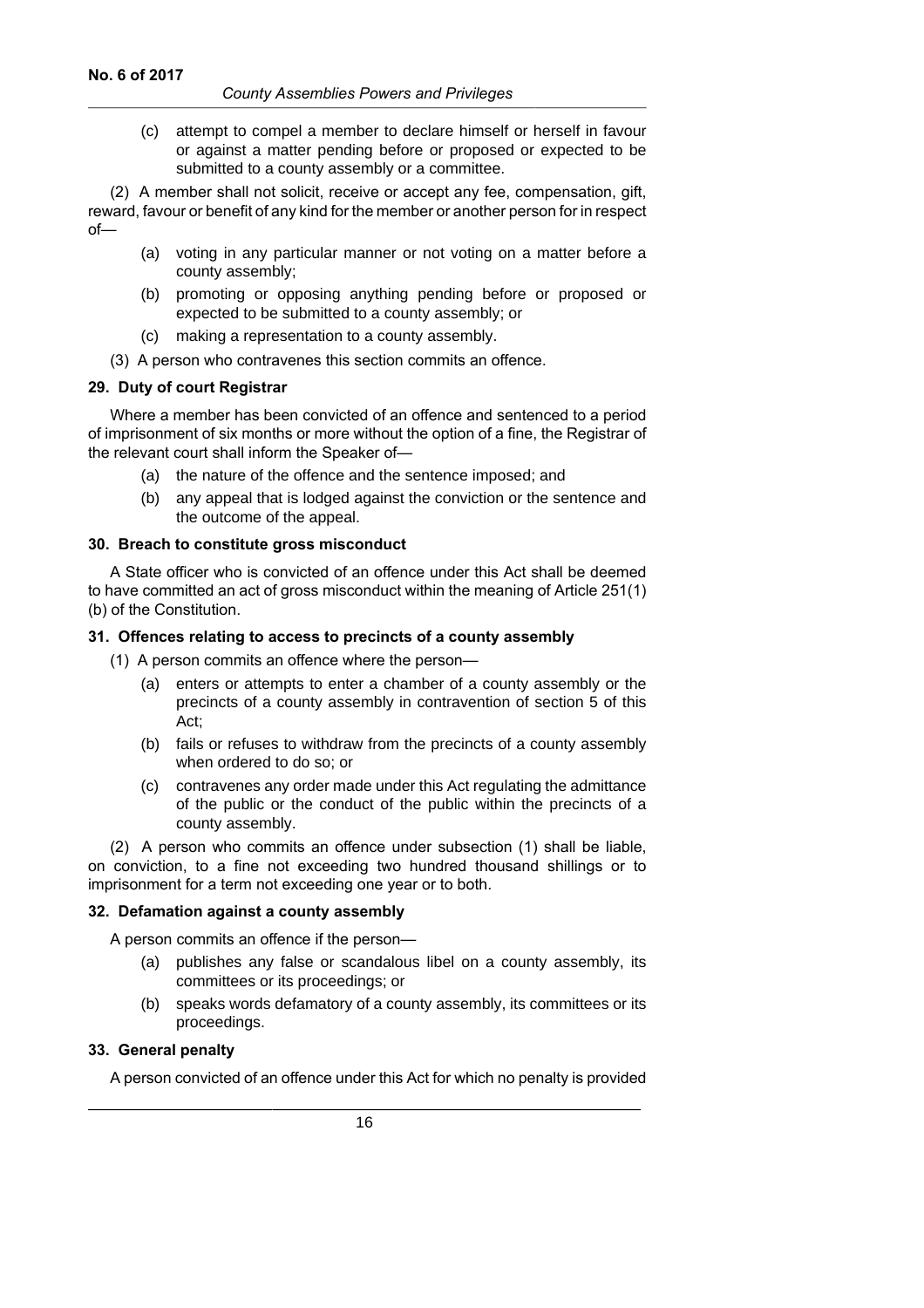shall be liable on conviction to a fine not exceeding five hundred thousand shillings or to a term of imprisonment not exceeding two years or to both.

#### **34. Request to the Director of Public Prosecutions**

(1) Where an offence is suspected to have been committed under this Act, the Clerk shall, on the directions of the Speaker, make a request to the Director of Public Prosecutions to take such action as may be appropriate.

(1A) Where an offence is suspected to have been committed under section 26(1)(b), the Clerk shall make a request to the Director of Public Prosecutions to take such action as may be appropriate.

(2) The Director of Public Prosecutions shall, within thirty days from the date of receipt of a request from the Clerk under subsection (1), and within such other subsequent period as the Speaker may determine, submit a report to the Clerk stating the action taken on the matter.

#### **35. Members of staff to have powers of police officer**

Every member of staff shall, for the purposes of this Act and of the application of the provisions of the criminal law, have all the powers and enjoy all the privileges of a police officer.

#### **36. Offences congnizable**

Every offence under this Act shall be cognizable to the police.

PART VIII — MISCELLANEOUS

#### **37. Protection of members of public**

(1) A person, other than a Member, who is aggrieved by a statement or a remark made by a Member or a witness in or before a county assembly or committee about that person may submit a written request to the Clerk to have a response by the person to the statement or remark recorded and published in a journal or record of the county assembly.

(2) The Committee of Powers and Privileges of a county assembly shall, subject to the Standing Orders, consider the request and recommend such measures as may be necessary to comply with Article 35(2) of the Constitution.

#### **38. Speaker's orders**

(1) The Speaker may, from time to time, issue such orders as may be necessary or expedient for the better carrying out of the purposes of this Act.

(2) Without prejudice to the generality of the foregoing, the orders may provide for—

- (a) the admittance of members of the public to the precincts of a county assembly;
- (b) the deduction of any monies due to a member in respect of refreshments or other facilities made available to members within the precincts of a county assembly;
- (c) the appropriate dress code for members.

(3) The Speaker may, from time to time as may be expedient, issue a Code of Conduct regulating the conduct of members of the county assembly whilst within the precincts of the county assembly other than the chamber.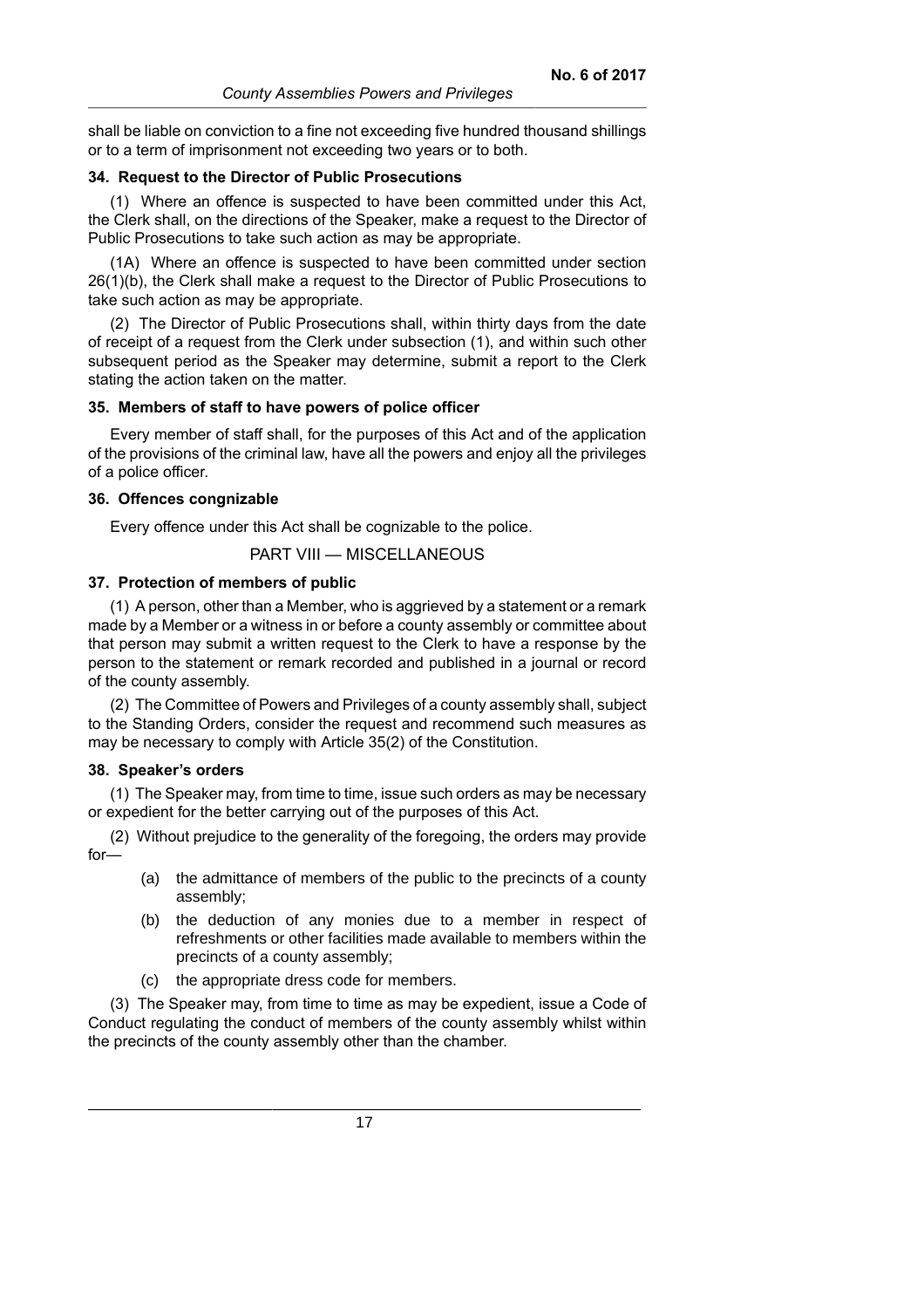(4) The Clerk shall authenticate copies of orders and Code of Conduct made pursuant to this section and shall ensure that such orders are made available to each member and are conspicuously exhibited for the benefit of the public within the precincts of the county assembly.

- (5) For the purposes of Article 94(6) of the Constitution—
	- (a) the purpose and objective of the delegation under this section is to enable the Speaker to give directions for the orderly conduct of Members, members of staff and the public generally within the precincts of a county assembly;
	- (b) the orders made under this section shall be of such nature, scope and within the limits as specified under this section;
	- (c) the principles and standards applicable to the order and Code of Conduct made under this section are the usages, forms, precedence, customs, procedures and traditions of the Parliament of Kenya and other jurisdictions to the extent that these are applicable to Kenya.

### **39. Consequential amendments**

(1) The County Governments Act, 2012 (No. 17 of 2012) is amended by deleting sections 16 and 17.

## FIRST SCHEDULE

#### SUMMONS TO WITNESSES

[Section 18(3).]

To .................................................

Whereas your attendance is required to .......................................... (*state which county assembly or committee*) in relation to …….........………...................... …………… (*state subject matter*), you are hereby required (personally) to appear before the ………….............……………. (*state which county assembly or committee*) on the ............... day of .........................., 20 ............, at ............... o'clock in the forenoon and to bring with you ………...........................…………. (*specify the information/document required to be produced*).

Your reasonable travelling and subsistence allowance for one day will be reimbursed upon production of sufficient proof of expenditure. If you fail to comply with this summons without lawful excuse, you will be subject to the consequences of non-attendance laid down in section 27 of the County Assembly Powers and Privileges Act.

Given under my hand this .................. day of ........................., 20 ..............

Clerk of the County Assembly of ....................................................................

NOTICE: If you are summoned only to produce a document and not to give evidence, you shall be deemed to have complied with the summons if you cause such document to be delivered to the Clerk on or before the day and hour aforesaid.